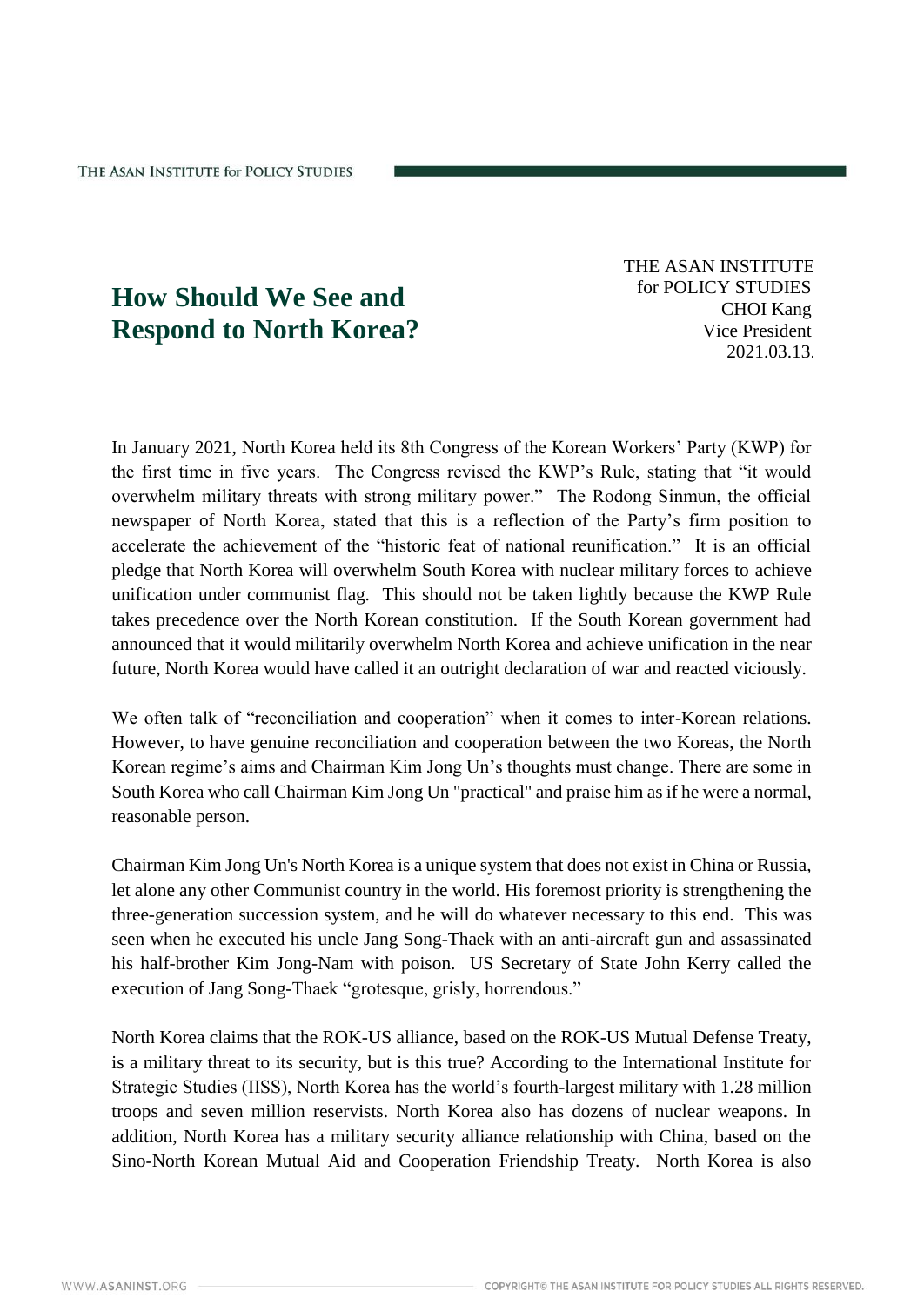supported by Russia. In contrast, South Korea's ally, the United States, is on the other side of the Pacific Ocean and 28,000 US troops are stationed in South Korea. Meanwhile, North Korea's ally, China, has over two million troops across the border. ROK-US combined military exercises, which have degenerated into computer games, are also aimed at defending South Korea from North Korean invasion, not to attack North Korea. Chairman Kim Jong Un knows this fact too well. The claim that South Korea is a military threat to North Korea does not make sense and is a baseless claim to force the withdrawal of US troops from South Korea.

The Economist's Democracy Index ranks South Korea 23rd out of 167 countries, while North Korea is ranked last at 167th. According to the World Bank's 2019 Gross Domestic Product (GDP) data, South Korea ranked 12th, while North Korea was one of 10 countries that ranked outside 203rd. North Koreans living in the world's poorest and politically repressive country are to be disillusioned with the regime. This is why Chairman Kim Jong Un sees the very existence of politically free and economically affluent South Korea as a political threat to his power. If North Korea sees South Korea as a political threat, it is because of its own wrong choice, not South Korea's fault. It can be resolved only when North Korea and Kim Jung Un change.

South Korea's existence itself is a political threat to Kim Jong Un, so eliminating South Korea is an absolute imperative. This is also why North Korea seeks cooperation with illiberal countries such as China and Russia. North Korea is trying to gain their support by emphasizing its importance as a vanguard against liberal democracies; South Korea, the United States, and Japan. It is in this context that Kim Jong Un's remarks at the 8th KWP Congress can be understood when he called for strengthening "historically rooted" bilateral relations with China and Russia. His goal is to remove South Korea from the map through unification by military force.

Until Chairman Kim Jong Un changes his mind, we should not be misled by the political rhetoric of "reconciliation and cooperation." We must aim to prevent war by reducing the risk of his misjudgment. To defend South Korea's metropolitan areas exposed to North Korea's nuclear missile threats, additional defense missiles should be deployed. Moreover, this is not the time to think of the transfer of wartime operational control. Ever since the ROK-US Annual Security Consultative Meeting in 1978, for the past 40 years, South Korea has tenaciously demanded that the United States clearly guarantee nuclear umbrella. Yet South Korea has declared not to take part in the US-led missile defense system. South Korea must disown this shameful contradiction.